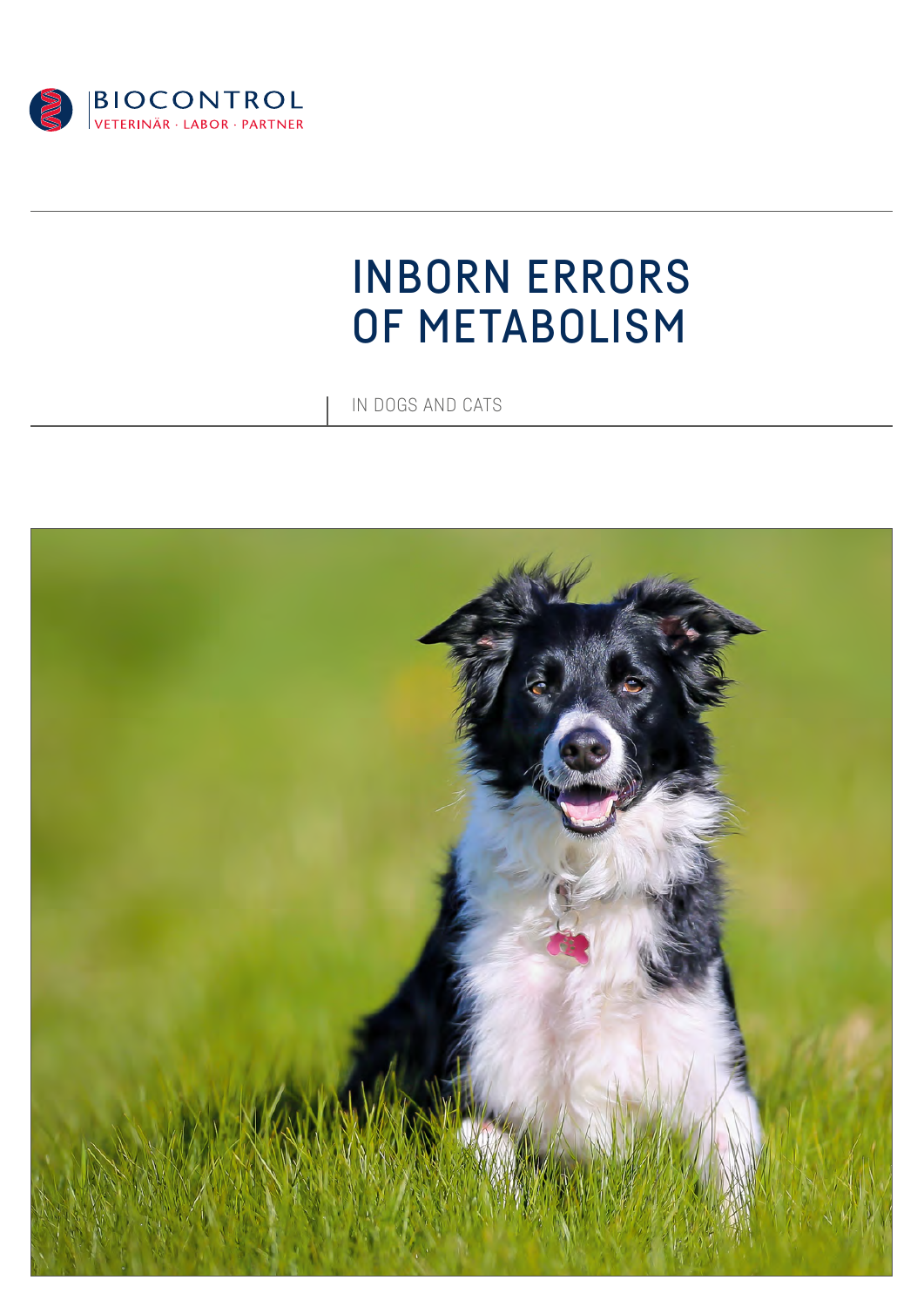## SCREENING FOR INBORN ERRORS OF METABOLISM //

#### KEY FACTS

- Screening tests of blood and urine allow the diagnosis of inborn errors of metabolism
- Clinical signs are caused by enzyme defects leading to the accumulation of metabolic products or insufficient product formation
- The ingestion of chicken jerky treats has been linked to acquired Fanconi syndrome

#### **INTRODUCTION**

Inborn errors of metabolism (IEM) are an important group of diseases in both cats and dogs and are associated with a wide range of mostly unspecific clinical signs. Sir Archibald Garrod was the first to recognise a link between phenotypic characteristics according to Mendelian genetics and biochemical alterations in metabolism [1].

He concluded that the pattern of inheritance of certain IEM is autosomal recessive and suggested that the cause is an altered or lacking enzyme activity in a specific metabolic pathway.

Such enzyme defects lead to an accumulation of substrates prior to the metabolic block, altered/abnormal metabolic products or insufficient product formation [2]. These can in turn cause clinical signs and symptoms.

IEM can be classified based upon various criteria.

Simple screening tests for aminoacids, organic acids and complex carbohydrates (mucopolysaccharides and oligosaccharides) provide the initial suspected diagnosis of an IEM; further specific tests are required to confirm the diagnosis [3].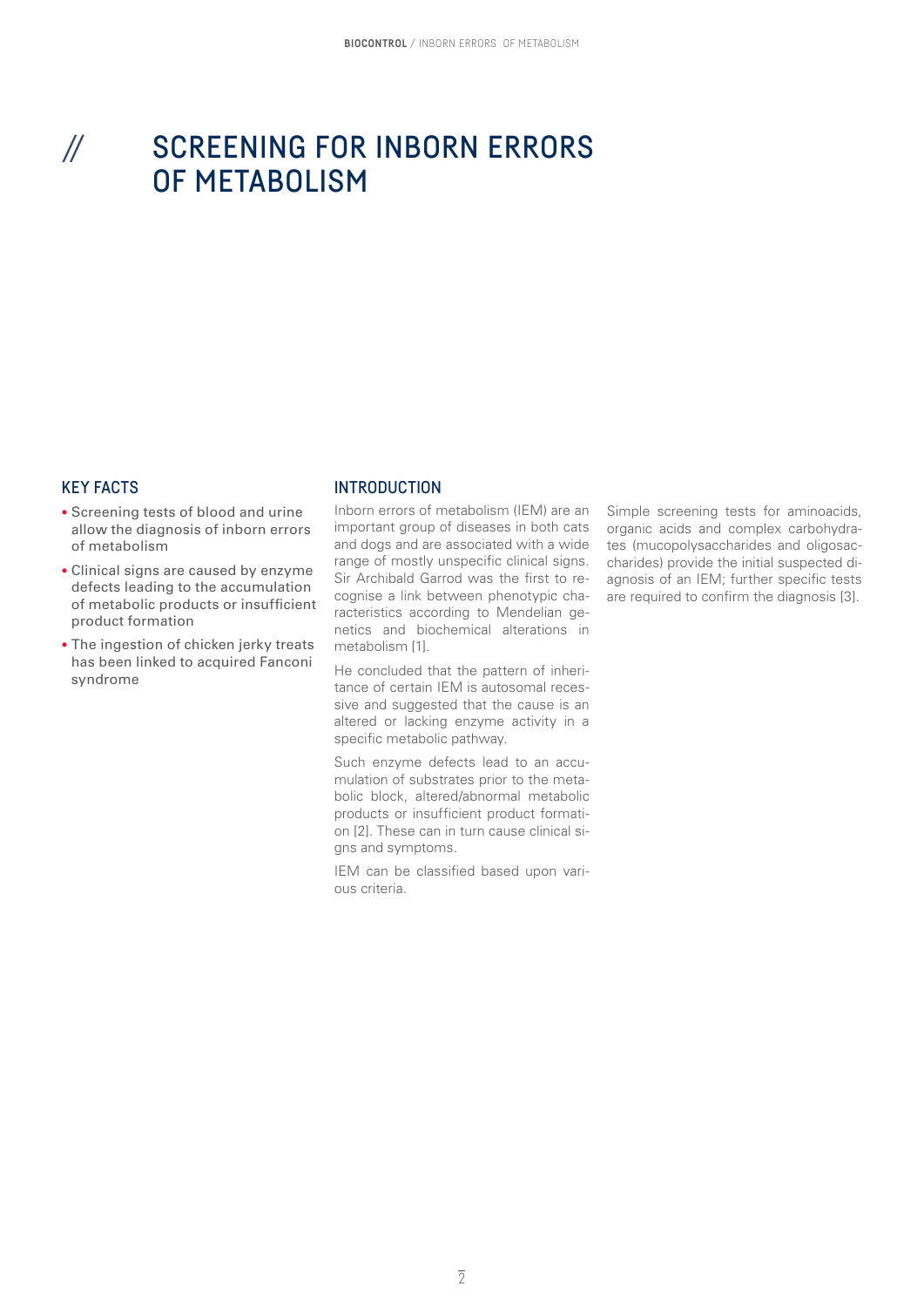| ACCORDING TO SUBCELLULAR LOCALISATION         | e.g.                |
|-----------------------------------------------|---------------------|
|                                               | · lysosomal         |
|                                               | • mitochondrial     |
|                                               | · peroxisomal       |
| ACCORDING TO HISTOLOGY OR IMAGING             | e.g.                |
|                                               | • eukodystrophy     |
|                                               | • systemic atrophy  |
| ACCORDING TO AFFECTED METABOLITES AND ENZYMES | e.g.                |
|                                               | • copper            |
| ACCORDING TO AFFECTED FUNCTIONAL PATHWAYS     | e.g.                |
|                                               | • glycolysis        |
|                                               | • citric acid cycle |
|                                               | • urea cycle        |
|                                               | • respiratory chain |

TAB. 1 *Classification of Inborn errors of metabolism*

INBORN ERRORS OF METABOLISM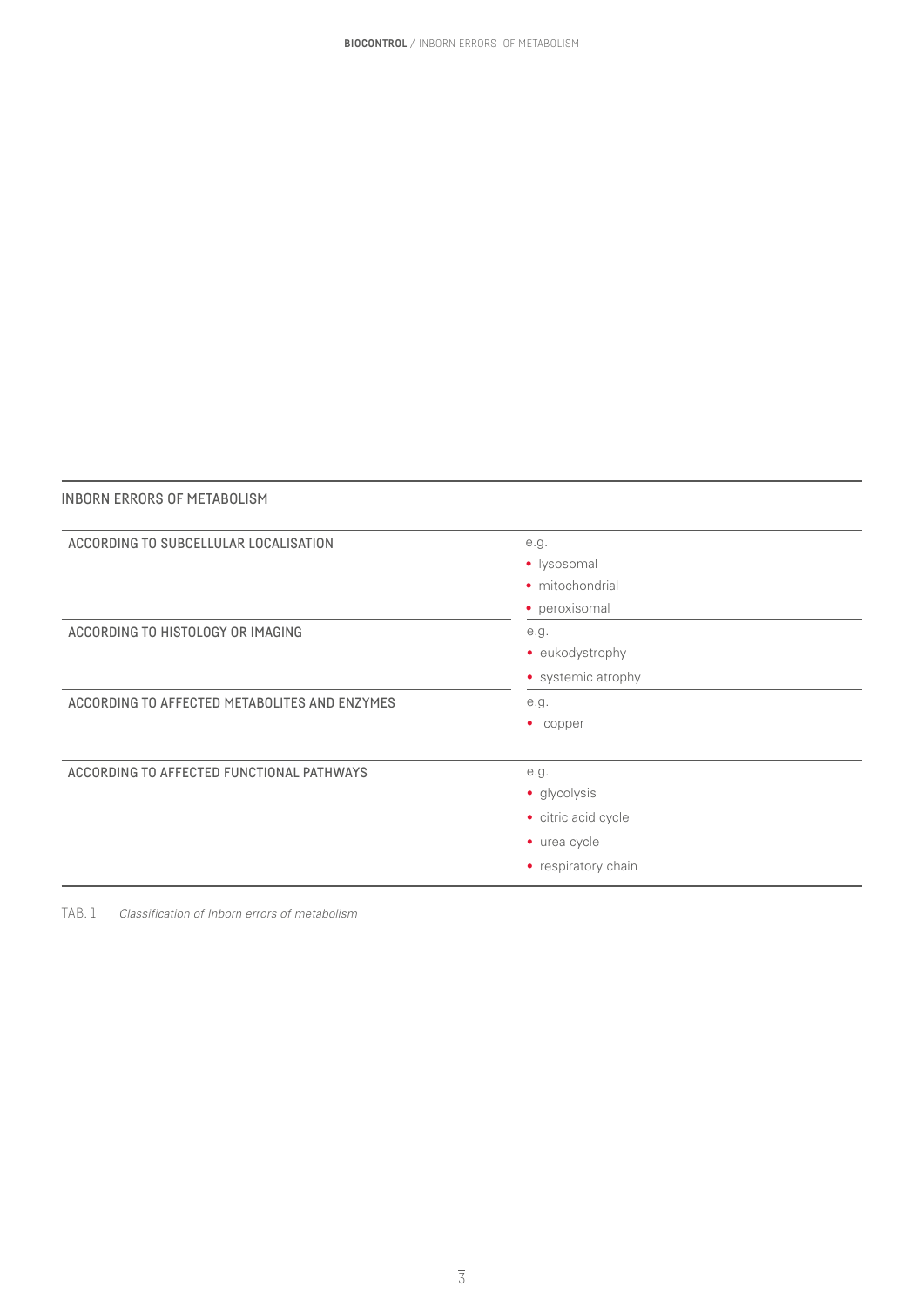#### AMINOACIDS

The analysis of aminoacids in plasma and urine is part of screening for IEM. Aminoacids are necessary for protein synthesis and are provided either by nutrition or by cellular synthesis. Together with the so-called ,non-essential' amino-acids, i.e. those that are produced by the body, the 'essential' aminoacids (arginine, histidine, leucine, isoleucine, lysine, methionine, phenylalanine, threonine, tryptophan, valine) have an absolute requirement and can only be obtained via external nutrition.

#### WHEN DO LORDER AMINOACID ANALYSIS?

#### 1. Suspected taurine deficiency

The sulphur-containing aminoacid taurine is essential for cardiovascular function and the development of skeletal muscle, the retina and the central nervous system. Compared to dogs, cats have a dietary requirement for taurine as they cannot synthesis it; there-fore cat foods contain supplementary taurine.

In dogs, a nutritionally related taurine deficiency can lead to dilated cardiomyopathy [4]. In this case, assay of taurine in frozen EDTA-plasma is required.

#### 2. Suspected cystinuria (COLA-Test)

Cystinuria is an IEM caused by a defective transport of specific aminoacids (cystine, ornithine, lysine and arginine = COLA) in intestinal epithelium and the proximal renal tubule. The disease is known to occur in more than 70 breeds of dog including Newfoundler, Mastiff, Bassett Hound and Irish Terrier. The defective transporter leads to a failure to reabsorb COLA with a subsequent increased renal excretion of these amino-acids. Cystine is highly insoluble in urine at acidic pH and forms crystals and calculi with severe clinical symptoms [5].

Analysis of aminoacids (COLA) in random urine (10 ml frozen) is necessary to provide the diagnosis. A COLA level >500 µmol/g creatinine is indicative of cystinuria [6].

#### 3. Suspected renal Fanconi syndrome

Debré-de-Toni-Fanconi syndrome is an IEM caused by a loss of energy in the cells of the proximal renal tubule leading to a failure to reabsorb a variety of metabolites.

Glucose, phosphate, aminoacids and carnitine are not resorbed and appear in increased concentrations in the urine. Affected patients exhibit glucosuria and hyperaminoaciduria.

A breed-specific form of the disease has been characterised in Basenji dogs [6]) and there are reports of renal Fanconi syndrome caused by the ingestion of chicken jerky treats [7]. This has been observed mainly in the United States and Australia with sporadic cases reported in the UK and Austria. The disease affects mainly toy breeds and is reversible when recognised early.

The determination of aminoacids in random urine (10 ml frozen) is necessary to diagnose the hyperaminoaciduria characteristic of renal Fanconi syndrome.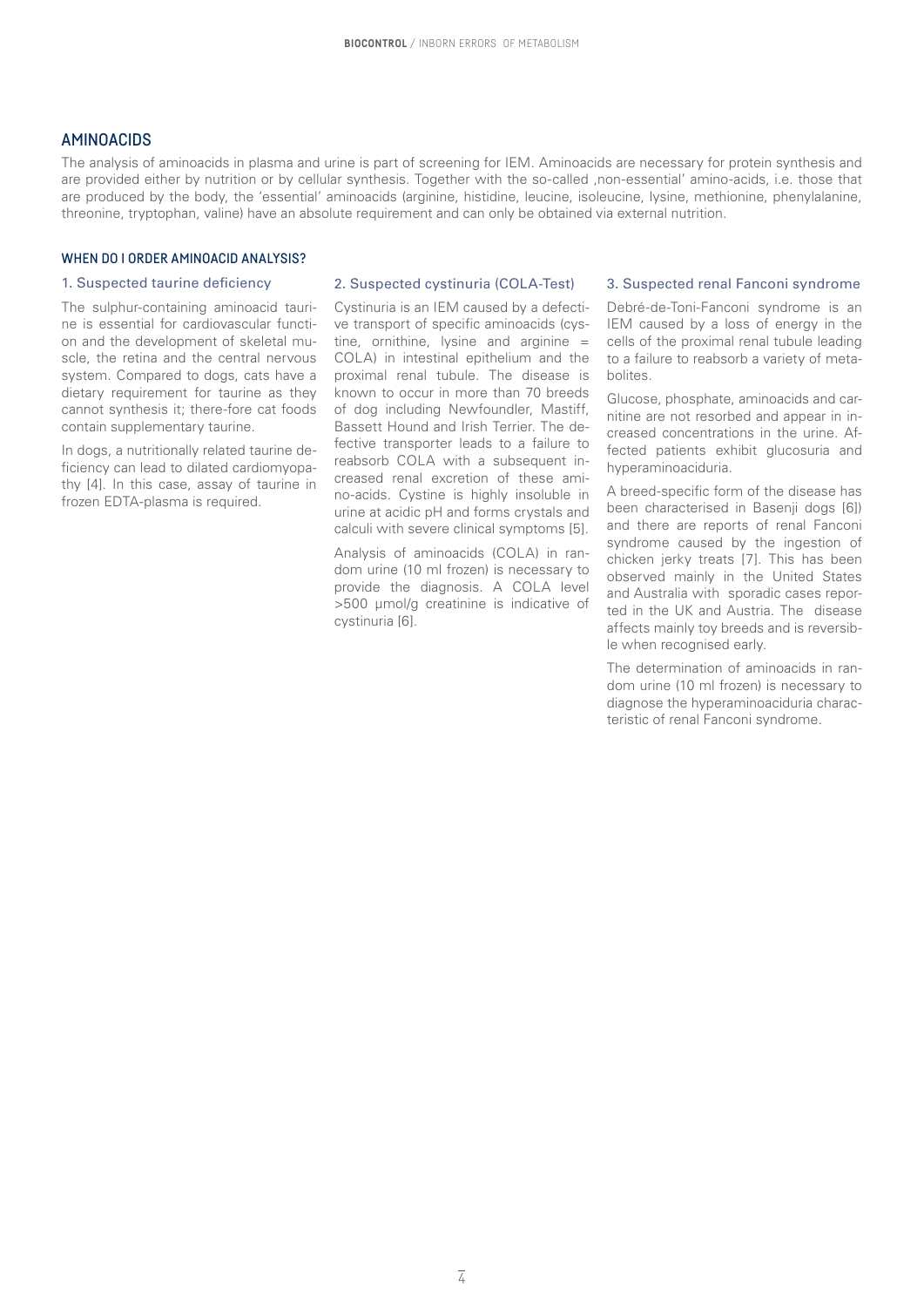

ABB. 1 *Chromatogram of urinary aminoacids in normal urine.*



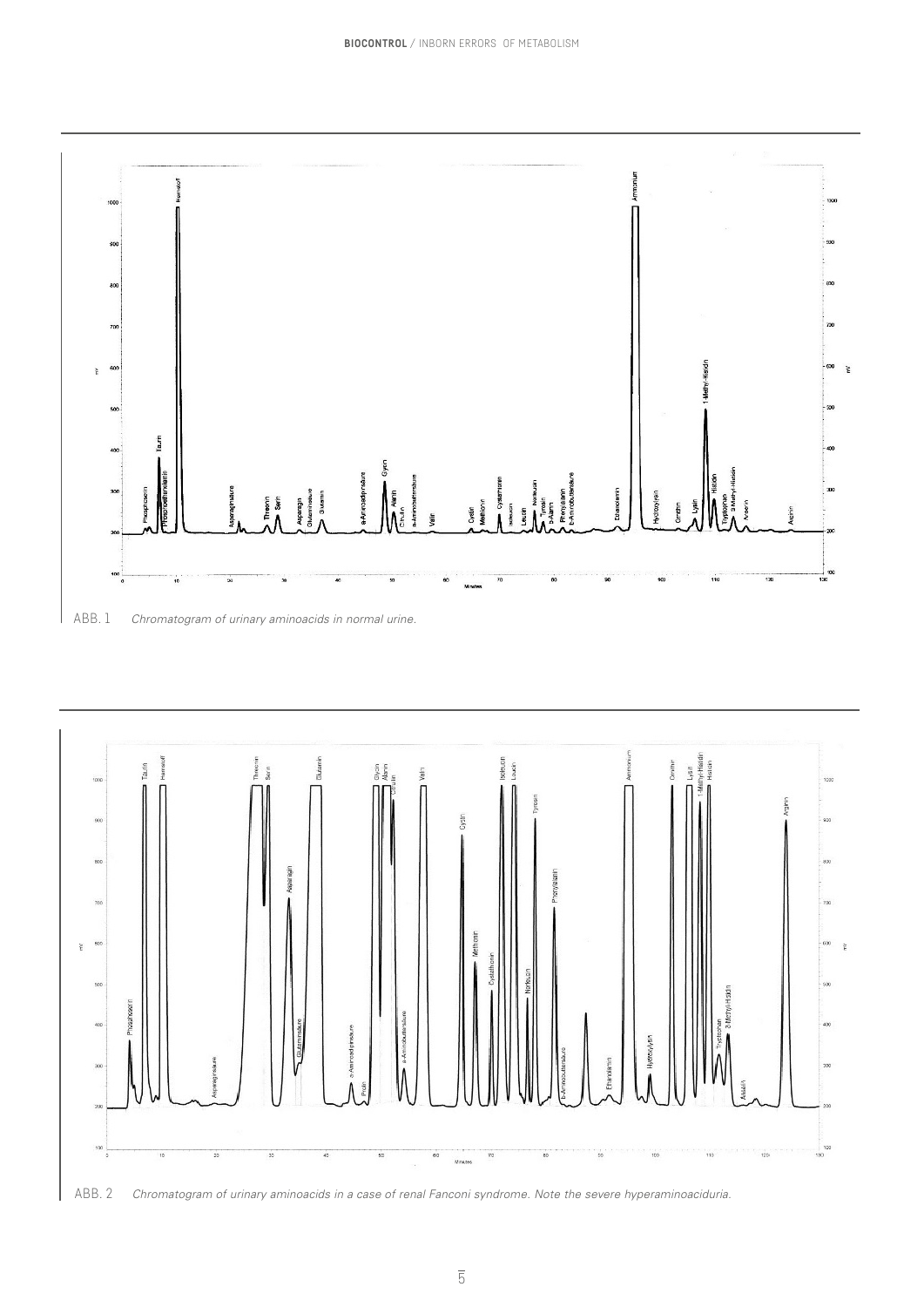#### ORGANIC ACIDS

The analysis of urinary organic acids, as with plasma aminoacids, is an important cornerstone in the diagnosis of IEM. Organic acids are products of the intermediary metabolism of aminoacids, fatty acids and carbohydrates. The lack of specific enzymes in complex catabolic pathways leads to an accumulation of organic acids and their increased excretion in urine.

#### WHEN DO I ORDER AN ORGANIC ACID ANALYSIS TEST?

#### 2. Neurodegenerative disorders 1. Suspected cobalamin (vitamin B12) malabsorption

Selective intestinal cobalamin (vitamin B12) malabsorption is an autosomal recessively inherited metabolic disease present with an increased incidence in Border Collies, Beagles, Giant Schnauzers, Shar Peis and Australian Shepherd dogs [8]. Affected patients have low serum cobalamin levels and an increased urinary excretion of methylmalonic acid. So far DNA testing is only available for Beagles and Border Collies. In the other affected breeds testing urine for methylmalonic acid is necessary.

Methylmalonic acid is detected in the course of urinary organic acid screening (10 ml random urine) which, together with the assay of vitamin B12 in serum (1-2 ml), confirms the diagnosis. If shipment is expected to take >24 h freeze both and ship frozen.

Progressive neurodegenerative signs (e.g. increased gait ataxia) in cats and dogs are an indication for urinary organic acid analysis. This investigation usually aims at excluding a wide range of IEM but, however, can be instrumental in revealing L-2-hydroxyglutaric aciduria in Staffordshire Bull Terriers and West Highland White Terriers [9]. Requirement is 10 ml random urine. If shipment is expected to take >24 h freeze and ship frozen.

#### LYSOSOMAL STORAGE DISEASES

Lysosomal storage diseases are a group of IEM in which macromolecules (e.g. mucopolysaccharides and glycoproteins) cannot be catabolised due to an enzyme defect. The undegraded substrates accumulate in cells and organs whose functions are disturbed and create the signs and symptoms of the disease. These diseases, although rare, have been extensively characterised in people. Several diseases also occur in cats and dogs, many are breed-specific and have also been well characterised, some at the molecular level [10, 11]

#### WHEN DO I NEED TO ORDER A MUKOPOLYSACCHARIDE AND OLIGOSACCHARIDE TEST?

Lysosomal storage diseases are hallmarked by progressive neuronal degeneration. Initial clinical (cerebellar) signs include tremor, ataxia and dysmetria. Further signs such as organomegaly (may be subtle), corneal clouding on opthalmological testing, skeletal abnormalities, hypo-hyperreflexia, spasticity and sometimes increased seizure activity suggest a lysosomal storage disease.

The testing of a random urine sample (10 ml or 3 ml, respectively) for increased mucopolysacchariduria and abnormal oligosaccharides can lead to a diagnosis.

Should other inborn errors of metabolism be suspected please do not hesitate to contact us.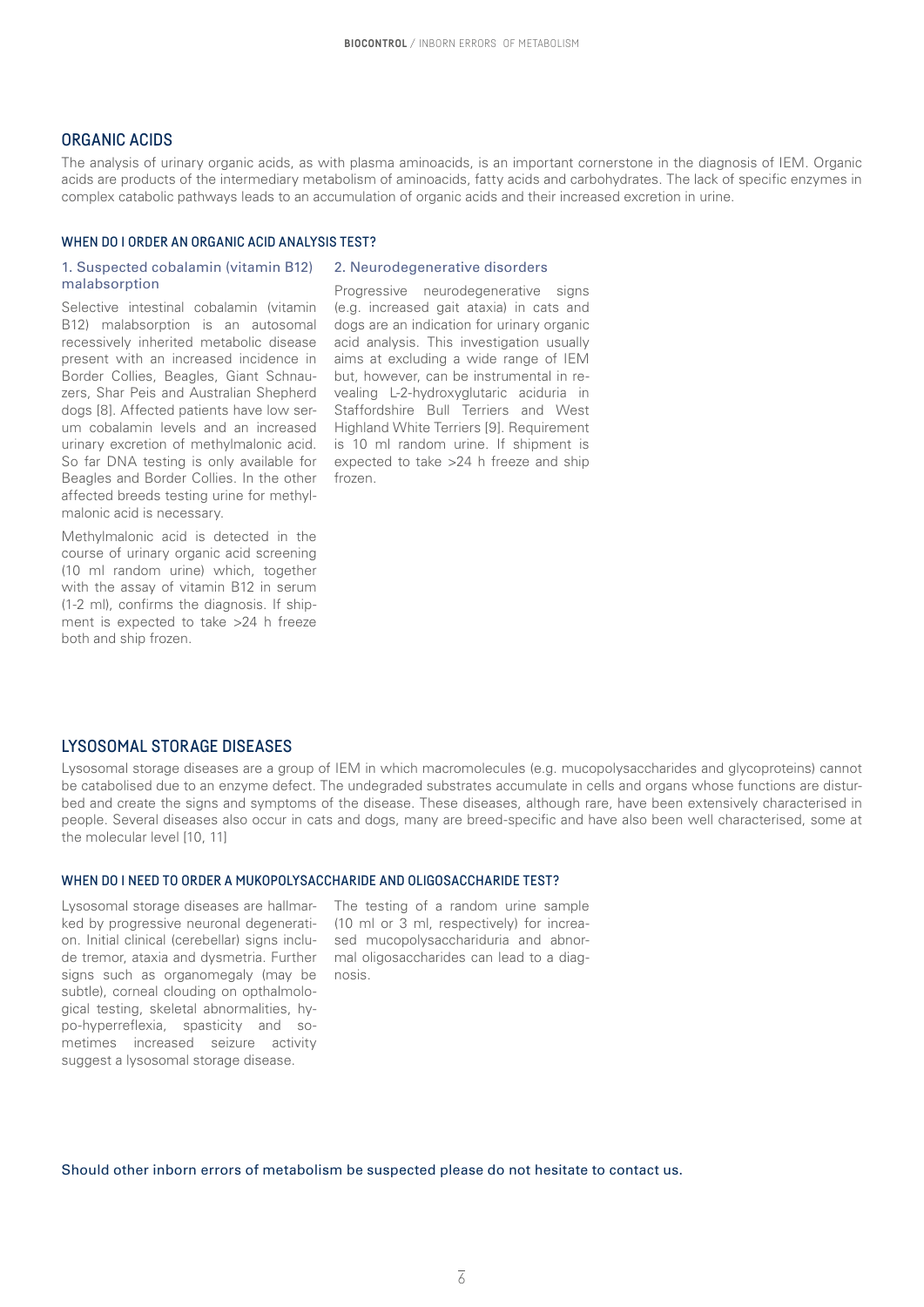#### LITERATURE

- 1. Garrod A (1902) The incidence of alkaptonuria. A study in clinical individuality. Lancet 1: 1616-1620
- 2. Sewell AC, Haskins ME, Giger U (2007) Inherited metabolic disease in companion animals: searching for nature's mistakes. Vet J 174: 252-259
- 3. Sewell AC, Meyer K, Böttcher IC, Tipold A (2007) Klinik und Diagnostik angeborener Stoffwechselkrankheiten bei Hund und Katze. Kleintierpraxis 52: 209-215
- 4. Bélanger MC, Ouellet M, Queney G, Moreau M (2005) Taurine-deficient dilated cardiomyopathy in a family of golden retrievers. J Am Anim Hosp Assoc 41: 284-291
- 5. Brons A-K, Henthorn PS, Raj K, Fitzgerald CA, Liu J, Sewell AC, Giger U (2013) SLC3A1 and SLC7A9 mutations in autosomal recessive or dominant canine cystinuria: a new classification system. J Vet Intern Med 27: 1400-1408
- 6. Mainka SA (1985) Fanconi syndrome in a basenji dog. Can Vet J 26: 303-305
- 7. Hooper AN, Roberts BK (2011) Fanconi syndrome in four non-basenji dogs exposed to chicken jerky treats. J Am Anim Hosp Assoc 47: 178-187
- 8. Fyfe JC, Hemker SL, Venta PJ, Stebbing B, Giger U (2014) Selective intestinal cobalamin malabsorption with proteinuria (Imerslund-Gräsbeck syndrome) in juvenile beagles. J Vet Intern Med 28: 256-362
- 9. Garosi LS, Penderis J, McConnell JF, Jakobs C (2005) L-2-Hydroxyglutaric aciduria in a west highland white terrier. Vet Rec 156: 145-147
- 10. Haskins ME and Giger U (2008) Lysosomal storage diseases. In: Kaneko JJ, Harvey JV, Bruss ML (eds.) Clinical Biochemistry of Domestic Animals, 6th edn. Academic Press, New York pp 731-749
- 11. SewellAC(2009) Diagnostik der genetischen Mukopolysaccharidosen bei Hund und Katze. Tierärztliche Praxis 37(K): 433-437